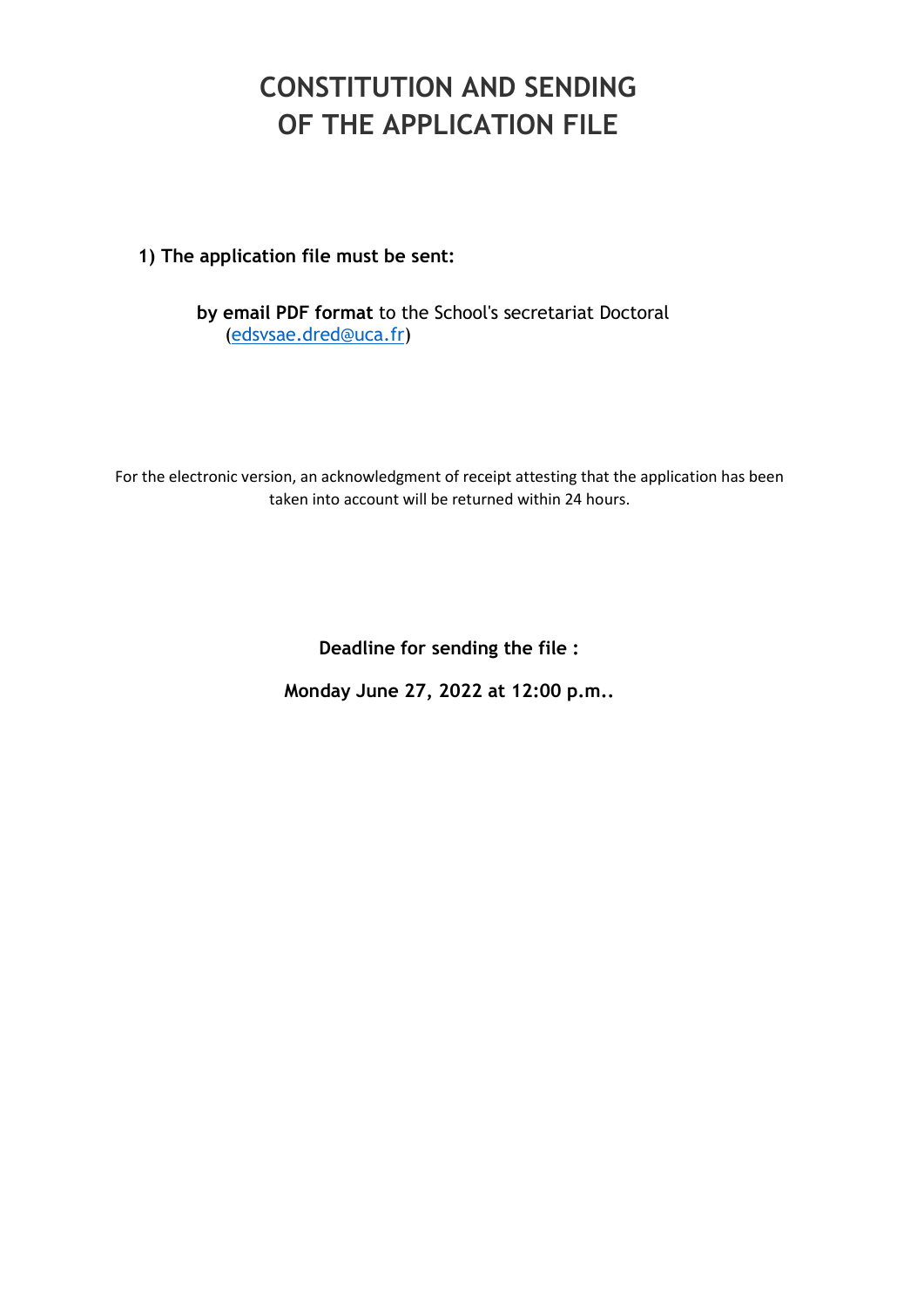## 2) The file must include:

- 1) The summary printout on the 3rd page of this document.
- 2) A detailed CV mentioning the university course and the various training courses carried out during the course.
- 3) A motivation letter concerning the thesis subject on which the student is applying. This letter must in particular indicate how the candidate's training prepares him for a thesis on the chosen subject.
- 4) A summary of the internship thesis for the second year of the master's degree.
- 5) The written certificate of acceptance of your application from the thesis director.
- 6) An official statement of the results of the license, M1 and M2 (or equivalent diplomas).
- 7) A certificate from the Master's supervisor or the administration specifying the missing data on the official statement of results (only if all the data requested on the summary form are not present on the official statement of results).

These statements MUST include all the information requested in the summary form. If some of these data are missing, a certificate (point 7) presenting the missing data on the statement, issued by the Master's supervisor or the administration, MUST be provided.

• Candidates who defend their M2 thesis after the deadline for submitting applications cannot compete.

• Masters 2 / universities / university courses that do not rank candidates within the promotion prevent them, de facto, from applying for the competition for the award of contracts UCA doctoral students.

PLEASE file the documents in the order indicated above

and send them all in a single email

Any incomplete or late file will be automatically rejected.